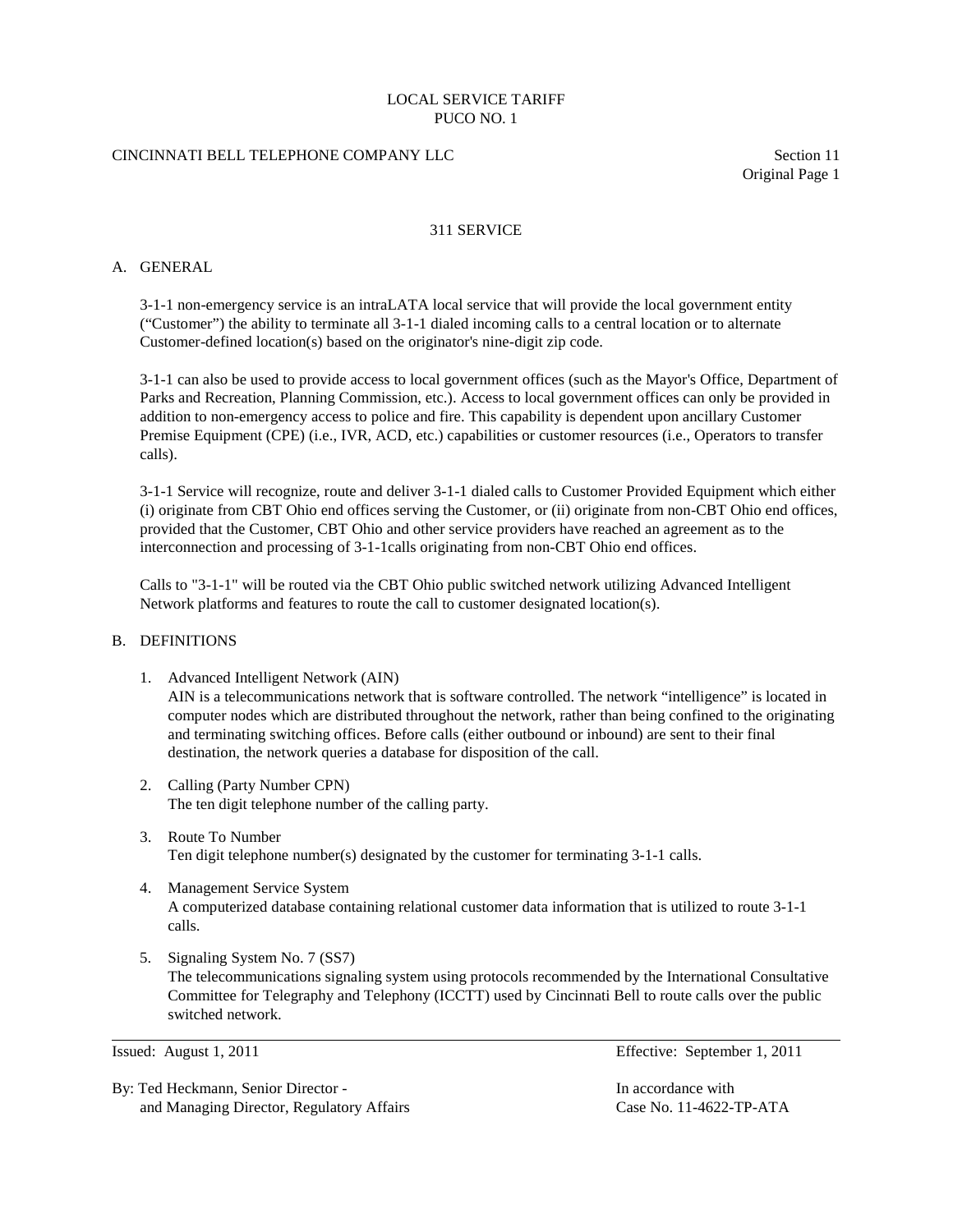## CINCINNATI BELL TELEPHONE COMPANY LLC Section 11

1st Revised Page 2 Cancels Original Page 2

### 311 SERVICE

#### C. TERMS AND CONDITIONS

In addition to the general regulations found in Section 2 of this tariff, the following regulations apply to 3-1-1 Service:

- 1. A prospective 3-1-1 Service Customer must make separate arrangements for business Local Exchange Access Service prior to establishment of 3-1-1 Service.
- 2. 3-1-1 Service is available on month-to-month basis. (C)

- 3. Local calls placed to 3-1-1 may be subject to applicable local usage charges.
- 4. Before 3-1-1 Service will be provided to a Customer, the Customer must:
	- a. Provide a list of 9-digit zip codes that will be used to identify the geographic boundaries of the proposed 3-1-1 service area;
	- b. Verify that it is a governmental entity that intends to use the 3-1-1 service code to provide nonemergency access to entities that provide police and fire protection within the geographic boundaries of its proposed service area;
	- c. Verify whether or not the Customer also intends to use the 3-1-1 service code to provide nonemergency access to other government services;
	- d. Certify that the Customer has provided notice of its intent to use the 3-1-1 service code throughout its proposed service area to all government entities that could use the 3-1-1 service code within that proposed service area. Such notice must provide those government entities upon whom it is served an opportunity to respond to the notice in a way that effectively preserves their ability to seek to use the 3- 1-1 service code, either on their own, or in cooperation with other governmental entities; and
	- e. Acknowledge the authority of the Public Utilities Commission of Ohio (PUCO) to ultimately decide which governmental entity shall provide 3-1-1 service when, within any particular geographic area of Ohio, there are conflicting or competing requests by two or more governmental entities to use the 3-1- 1 service code, to the extent that negotiations between or among the affected governmental entities fail.

By: Ted Heckmann, Senior Director - In accordance with Regulatory & Government Affairs Case No. 21-1158-TP-ZTA

Issued: November 10, 2021 Effective: November 10, 2021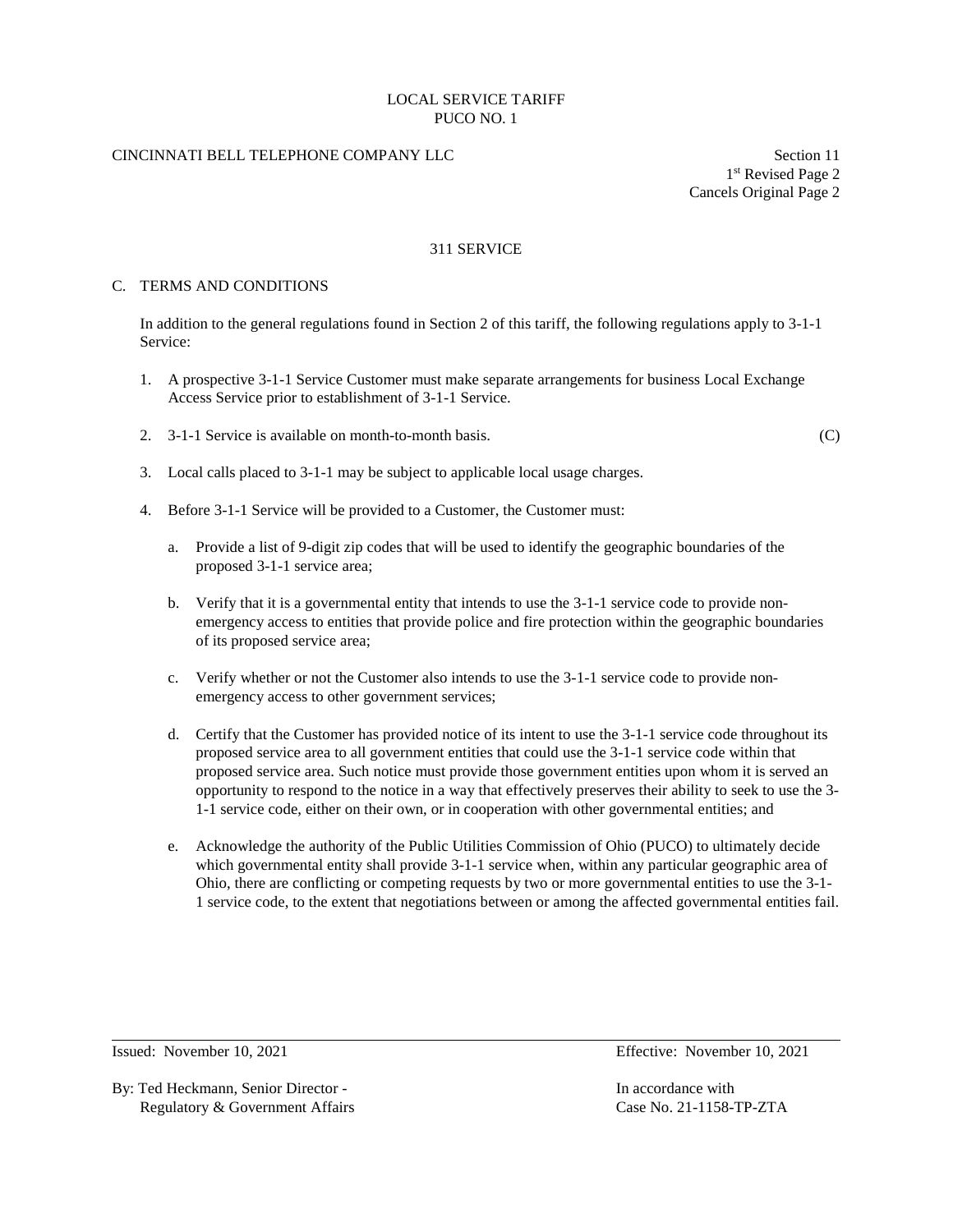## CINCINNATI BELL TELEPHONE COMPANY LLC Section 11

Original Page 3

#### 311 SERVICE

#### D. FEATURES

- 1. Standard Features
	- a. Call Routing

3-1-1 dialed calls can be terminated to a Customer defined location or to alternate locations.

b. Management Reports

3-1-1 Management Reports will be emailed to the Customer on a monthly basis. Reports available include the Default Number Report and Summary Report.

- 2. Optional Features
	- a. Day of Year and Time of Day Routing

 Allows a 3-1-1 Service customer to select the location to which calls will be routed based upon the time of day and day of year (specific date) that calls originate.

b. Day of Week and Time of Day Routing

Allows a 3-1-1 Service Customer to select the location to which calls will be routed based upon the time of day and day of week that calls originate.

c. IVR Announcements

Allows a 3-1-1 Service Customer to select up to nine (0-9) options on each announcement to a select location.

By: Ted Heckmann, Assistant Secretary **In accordance with** In accordance with and Managing Director, Regulatory Affairs Case No. 11-4622-TP-ATA

Issued: August 1, 2011 Effective: September 1, 2011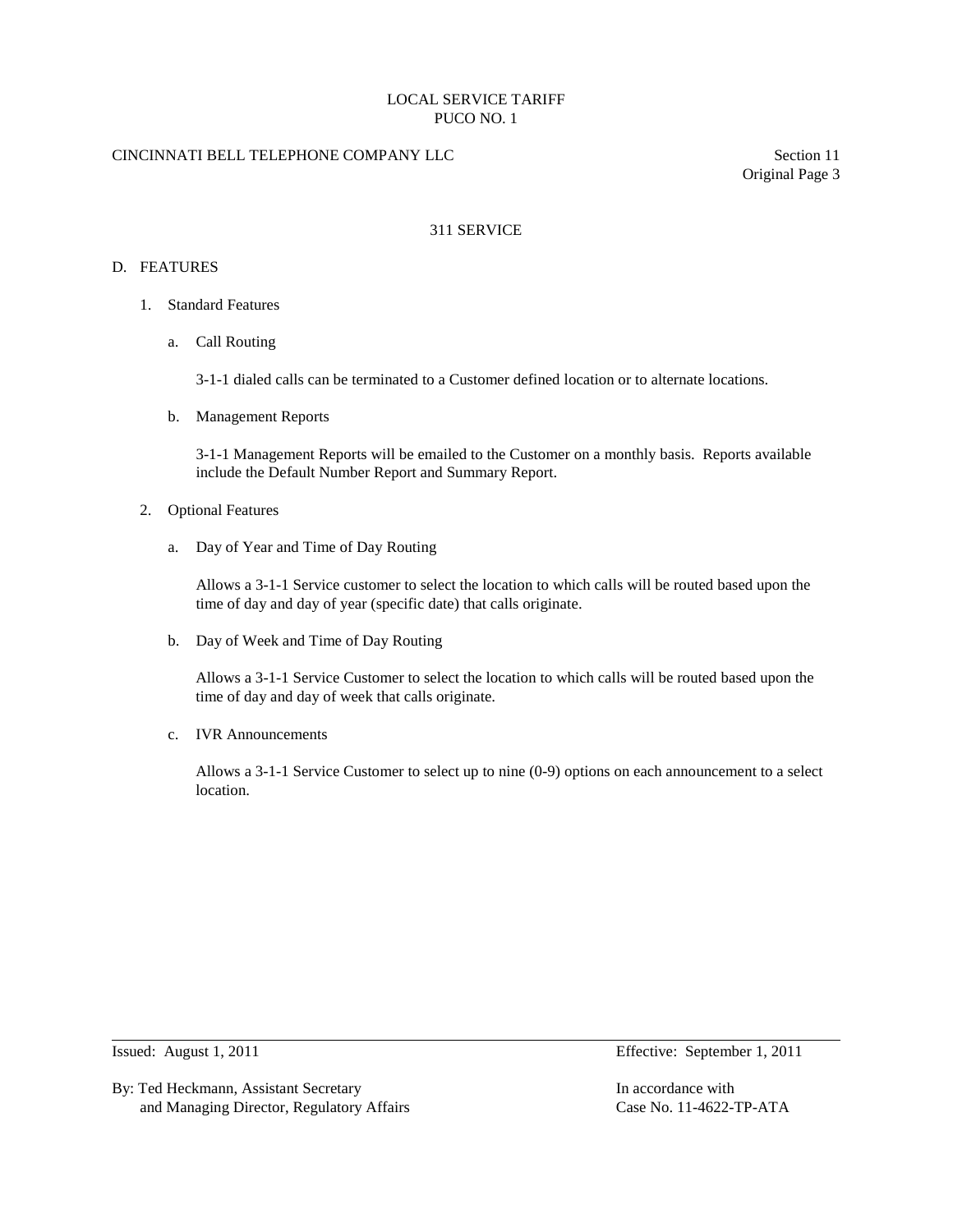# CINCINNATI BELL TELEPHONE COMPANY LLC Section 11

2nd Revised Page 4 Cancels 1<sup>st</sup> Revised Page 4

# 311 SERVICE

## E. RATES AND CHARGES

1. Service Elements

| <b>Description</b>                                            | Nonrecurring<br>Charge | Monthly<br>Charge | <b>USOC</b>  | (C) |
|---------------------------------------------------------------|------------------------|-------------------|--------------|-----|
| 3-1-1 Service, per Customer,<br>per LATA                      | 5,500.00               | 250.00            | <b>TSPCL</b> | (C) |
| Distribution/Routing Criteria,<br>per Subscription            |                        |                   |              |     |
| Nine-digit Zip Code                                           |                        | 100.00            | TSNDZ (C)    |     |
| <b>Additional Routing Options</b>                             |                        |                   |              |     |
| Day of Year Time of Day                                       | 50.00                  | 25.00             | TSARY (C)    |     |
| Day of Week Time of Day                                       | 50.00                  | 25.00             | TSARW (C)    |     |
| <b>IVR</b> Announcement, per Location<br>0 to 9 Announcements | 50.00                  | 75.00             | <b>TSIVR</b> | (C) |
| Query/Routing Charge<br>Total 3-1-1 Calls, per Month,         |                        |                   |              |     |
| $0-5,000$ calls                                               |                        | 50.00             | TSQRA        | (C) |
| $5,001 +$ calls                                               |                        | 100.00            | <b>TSQRB</b> | (C) |

By: Ted Heckmann, Senior Director - In accordance with Regulatory & Government Affairs Case No. 21-1158-TP-ZTA

Issued: November 10, 2021 Effective: November 10, 2021